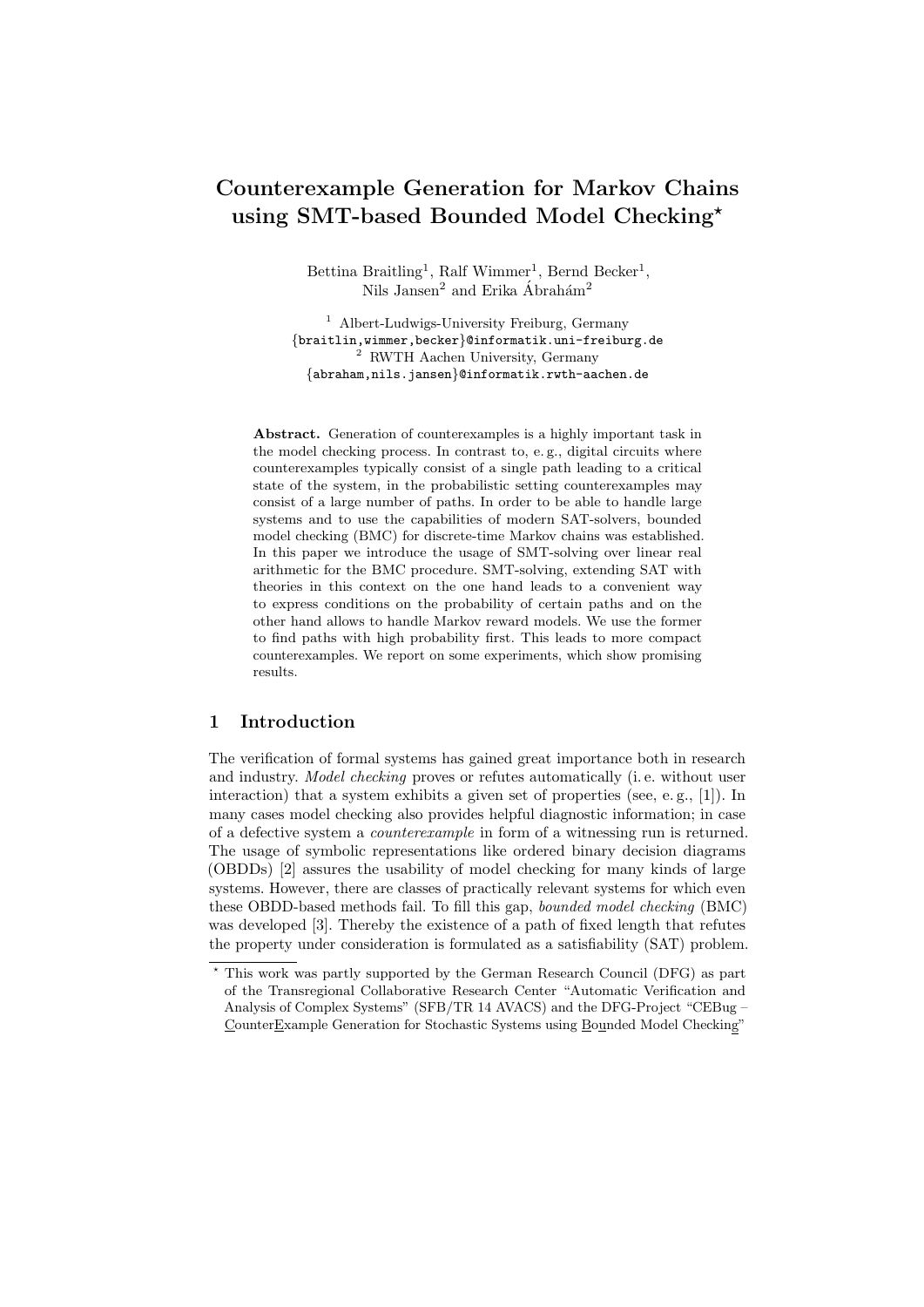As the size of the corresponding formula is relatively small and as modern SATsolvers have strongly evolved over the last 15 years, it is not surprising that this approach is very successful.

To model real-life scenarios it is often necessary to cope with specific uncertainties using probabilities. For instance, properties can be formulated in probabilistic computation tree logic (PCTL) [4] for models called discrete-time Markov chains (DTMCs). The classical model checking approach for this setting is based on the solution of a linear equation system [4]. However, it lacks the generation of counterexamples, since the solution of the equation system yields only the mere probabilities without further information.

To provide a user with such diagnostic information for probabilistic systems, there have been some recent developments during the last few years [5–9]. Contrary to, e. g., LTL model checking for digital systems, counterexamples for a PCTL property may consist of a large number of paths to reach certain probability bounds. Various techniques have been proposed to obtain compact representations: incrementally adding the paths with the highest probability [6, 8], reducing the strongly connected components of the underlying digraph of a DTMC [5, 9], and using regular expressions to describe whole sets of counterexamples [6]. All these techniques rely on an explicit representation of the state space.

Bounded model checking for probabilistic systems in the context of counterexample generation was introduced in [7], which represents the state space symbolically. This procedure can be used to refute probabilistic reachability problems. They can be formulated in PCTL [4] as  $P_{\leq p}(a \mathcal{U} b)$  with atomic propositions a and b. The meaning of this formula is that the probability to reach a b-state, passing only a-states, may be at most  $p$ . The refutation is shown by using a SAT-solver to find paths satisfying the property whose joint probability measure exceeds the bound  $p$ . The input of the solver are propositional formulae that are satisfied iff the assignment of the variables corresponds to a sequence of states of the DTMC that represents a path to a target state. This process is significantly accelerated by a loop-detection mechanism, which is used to handle sets of paths which differ only in the number of unfoldings of the same loops.

A drawback of the state-of-the-art BMC procedure for DTMCs is that paths are found in an arbitrary order while for the size of counterexamples it is often advantageous to start with paths of high probability. Moreover, it is desirable to use this procedure for *Markov reward models* (MRMs), which extend DTMCs by the possibility to model costs (or dually rewards) of operations. MRMs allow to verify properties like "The probability to finish the computation with costs larger than  $c$  is at most  $10^{-3}$ ."

In this paper we therefore extend stochastic BMC in order to handle these problems. Instead of using a SAT-solver, we use the more powerful approach of SMT-solving. SMT stands for satisfiability modulo theories and is a generalization of SAT [10]. It allows to express propositional formulae representing paths to target states together with conditions on the probability of such paths. Furthermore, real numbers that are allocated to the states by a cost-function can be added up and restrictions on the accumulated costs of paths can be imposed. We will also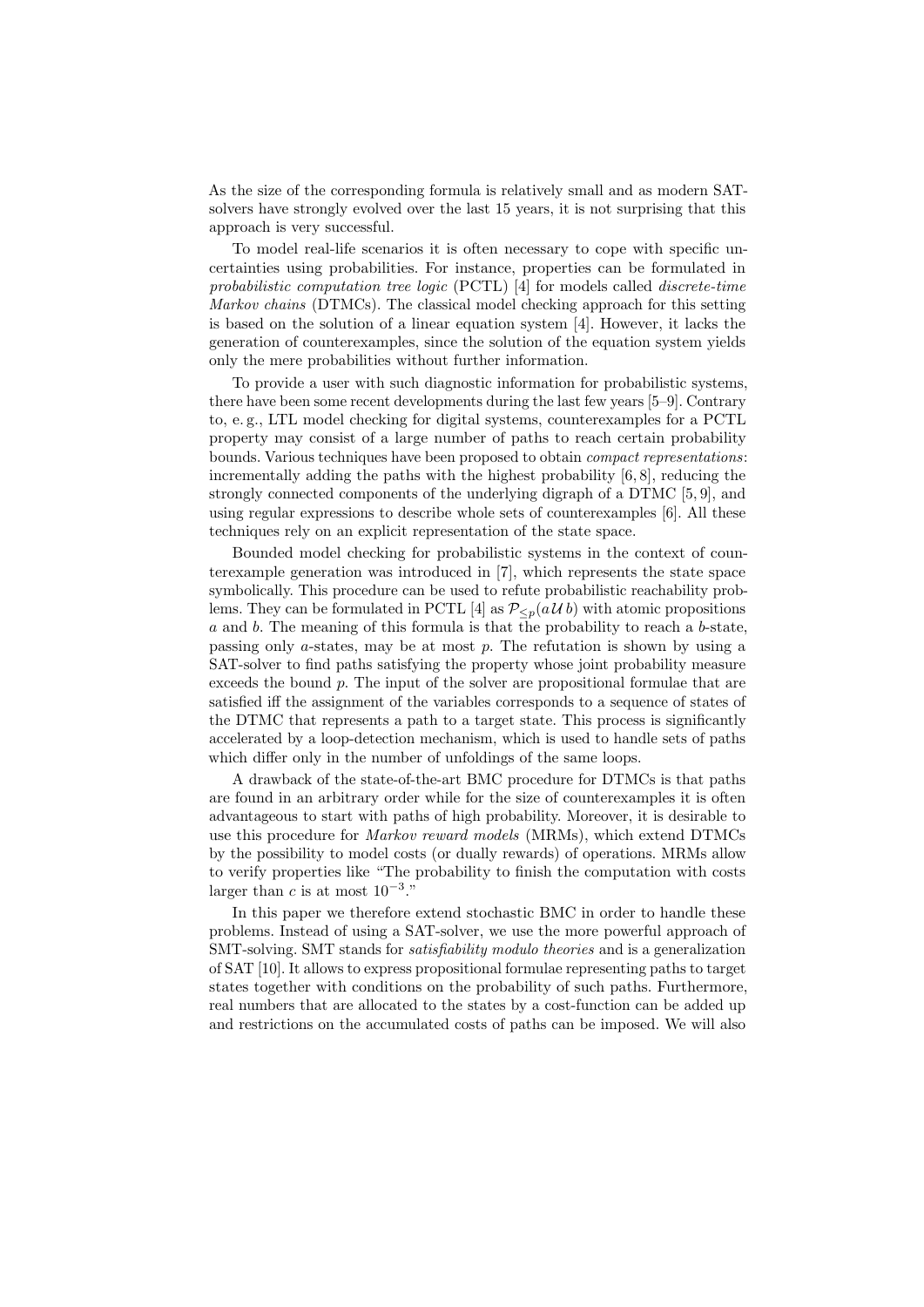show how this counterexample generation can be combined with minimization techniques for Markov chains in order not only to speed up the counterexample generation but also to obtain more abstract counterexamples.

Organization of the paper. At first, we give a brief introduction to the foundations of DTMCs, counterexamples, Markov reward models, and bisimulation minimization. Section 3 then explains the concept of SMT-solving for this context. In Sect. 4 we describe the results of some experiments we did on well-known test cases. In Sect. 5 we draw a short conclusion and give an outlook to future work on this approach.

## 2 Foundations

In this section we take a brief look at the basics of discrete-time Markov chains, Markov reward models, and bisimulation minimization.

### 2.1 Stochastic Models

Definition 1. Let AP be a set of atomic propositions. A discrete-time Markov **chain** (DTMC) is a tuple  $M = (S, s<sub>I</sub>, P, L)$  such that S is a finite, non-empty set of states;  $s_I \in S$ , the initial state;  $P : S \times S \rightarrow [0,1]$ , the matrix of the one-step transition probabilities; and  $L : S \to 2^{\text{AP}}$  a labeling function that assigns each state the set of atomic propositions which hold in that state.

P has to be a stochastic matrix that satisfies  $\sum_{s' \in S} P(s, s') = 1$  for all  $s \in S$ . (finite or infinite) path  $\pi$  is a (finite or infinite) sequence  $\pi = s_0 s_1 \dots$  of states such that  $P(s_i, s_{i+1}) > 0$  for all  $i \geq 0$ . A finite path  $\pi = s_0 s_1 \dots s_n$  has length  $|\pi| = n$ ; for infinite paths we set  $|\pi| = \infty$ . For  $i \leq |\pi|$ ,  $\pi^i$  denotes the i<sup>th</sup> state of  $\pi$ , i.e.,  $\pi^i = s_i$ . The *i*<sup>th</sup> prefix of a path  $\pi$  is denoted by  $\pi$ <sup>*i*</sup> =  $s_0 s_1 \dots s_i$ . The set of finite (infinite) paths starting in state s is called  $\text{Path}_{s}^{\text{fin}}$  ( $\text{Path}_{s}^{\text{inf}}$ ).

In order to obtain a probability measure for sets of infinite paths we first need to define a probability space for DTMCs:

**Definition 2.** Let  $M = (S, s_I, P, L)$  be a DTMC and  $s \in S$ . We define a probability space  $\Psi_s = (\text{Path}_s^{\text{inf}}, \Delta_s, \text{Pr}_s)$  such that

- $\Delta_s$  is the smallest  $\sigma$ -algebra generated by  $\mathrm{Path}^{\mathrm{inf}}_s$  and the set of basic cylinders of the paths from  $\text{Path}_{s}^{\text{fin}}$ . Thereby, for a finite path  $\pi \in \text{Path}_{s}^{\text{fin}}$ , the basic cylinder over  $\pi$  is defined as  $\Delta(\pi) = {\lambda \in \text{Path}_{s}^{\text{inf}}} |\lambda|^{\pi} = \pi$ .
- $-$  Pr<sub>s</sub> is the uniquely defined probability measure that satisfies the equation  $Pr_s(\Delta(ss_1s_2...s_n)) = P(s,s_1) \cdot P(s_1,s_2) \cdot \cdots \cdot P(s_{n-1},s_n)$  for all basic cylinders  $\Delta(ss_1s_2...s_n)$ .

The properties we want to consider are formulated in PCTL [4] and are of the form  $P_{\leq p}(a U b)$  with  $a, b \in AP$ . This means that the probability to walk along a path from the initial state to a state in which b holds, with all intermediate states satisfying a, is less than or equal to p. More formally: A path  $\pi$  satisfies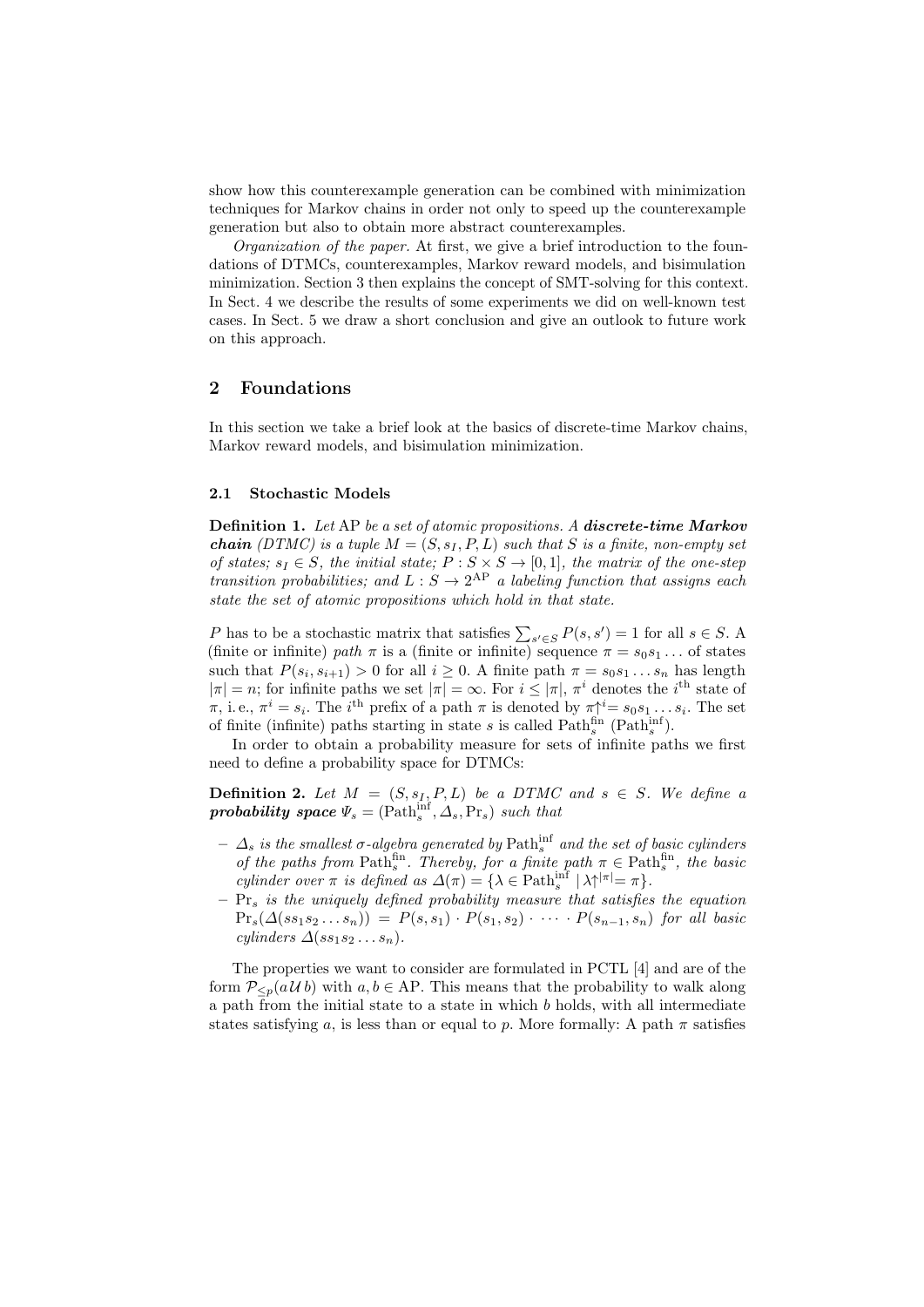$a\mathcal{U}b$ , written  $\pi \models a\mathcal{U}b$ , iff  $\exists i \geq 0 : (b \in L(\pi^i) \land \forall 0 \leq j < i : a \in L(\pi^j)).$ A state  $s \in S$  satisfies the formula  $\mathcal{P}_{\leq p}(a \mathcal{U} b)$  (written  $s \models \mathcal{P}_{\leq p}(a \mathcal{U} b)$ ) iff  $\Pr_s\big(\{\pi \in \text{Path}_s^{\text{inf}} \, | \pi \vDash a \,\mathcal{U} \, b\}\big) \leq p.$ 

Let us assume that such a formula  $P_{\leq p}(a U b)$  is violated by a DTMC M. That means  $Pr_{s_I}(\{\pi \in \text{Path}_s^{\text{inf}} \mid \pi \models a \mathcal{U}b\}) > p$ . In this case we want to compute a counterexample which certifies that the formula is indeed violated. Hence a counterexample is a set of paths that satisfy  $a \mathcal{U} b$  and whose joint probability measure exceeds the bound p.

**Definition 3.** Let  $M = (S, s_I, P, L)$  be a discrete-time Markov chain for which the property  $\varphi = \mathcal{P}_{\leq p}(a \mathcal{U} b)$  is violated in state  $s_I$ . An evidence for  $\varphi$  is a finite path  $\pi \in \text{Path}_{s_I}^{\text{fin}}$  such that  $\pi \models a \mathcal{U} b$ , but no proper prefix of  $\pi$  satisfies this formula. A **counterexample** is a set  $C \subseteq \text{Path}_{s_I}^{\text{fin}}$  of evidences such that  $\Pr_{s_I}(C) > p.$ 

Han and Katoen have shown that there is always a finite counterexample if  $\mathcal{P}_{\leq p}(a \mathcal{U}b)$  is violated [11].

In order to be able to express properties like "The probability to reach a target state with costs larger than c is at most  $p$ ", Markov chains have to be extended by so-called reward functions.

**Definition 4.** A Markov reward model (MRM) is a pair  $(M, R)$  where  $M =$  $(S, s_I, P, L)$  is a DTMC and  $\mathbf{R} : S \to \mathbb{R}$  a real-valued reward function.

Rewards can be used to model costs of certain operations, to count steps or to measure given gratifications. The variant of rewards we use here are *state rewards*. One could also assign reward values to transitions instead of states (so-called transition rewards). We restrict ourselves to state rewards; all techniques that are developed in this paper can also be applied to transition rewards.

Let  $\pi \in \text{Path}_{s}^{\text{fin}}$  be a finite path and **R** a reward function. The *accumulated reward* of  $\pi$  is given by  $\mathbf{R}(\pi) = \sum_{i=0}^{|\pi|-1} \mathbf{R}(\pi^i)$ . Note that the reward is granted when leaving a state.

We extend the PCTL-properties from above to Markov reward models. For a (possibly unbounded) interval  $\mathcal{I} \subseteq \mathbb{R}$ , a path  $\pi$  satisfies the property  $a \mathcal{U}^{\mathcal{I}} b$ , written  $\pi \models a \mathcal{U}^{\mathcal{I}} b$ , if there is  $0 \leq i \leq |\pi|$  such that  $b \in L(\pi^i)$ ,  $\mathbf{R}(\pi^{\uparrow i}) \in \mathcal{I}$ , and  $a \in L(\pi^j)$  for all  $0 \leq j < i$ . A state  $s \in S$  satisfies  $\mathcal{P}_{\leq p}(a\mathcal{U}^{\mathcal{I}}b)$  if  $\Pr_s(\{\pi \in$ Path<sup>inf</sup>  $|\pi \models a \mathcal{U}^{\mathcal{I}} b$   $\geq p$ . Our techniques can be extended in a straightforward way to  $\mathcal I$  being the union of a finite set of intervals. Please note that the bounded until operator of PCTL is a special case of a reward condition.

Our goal is to compute counterexamples to refute such reward properties using bounded model checking (BMC).

### 2.2 Bisimulation Minimization

For the generation of counterexamples we work with a symbolic representation of the DTMC and the reward function. Symbolic representations have the advantage that the size of the representation is not directly correlated with the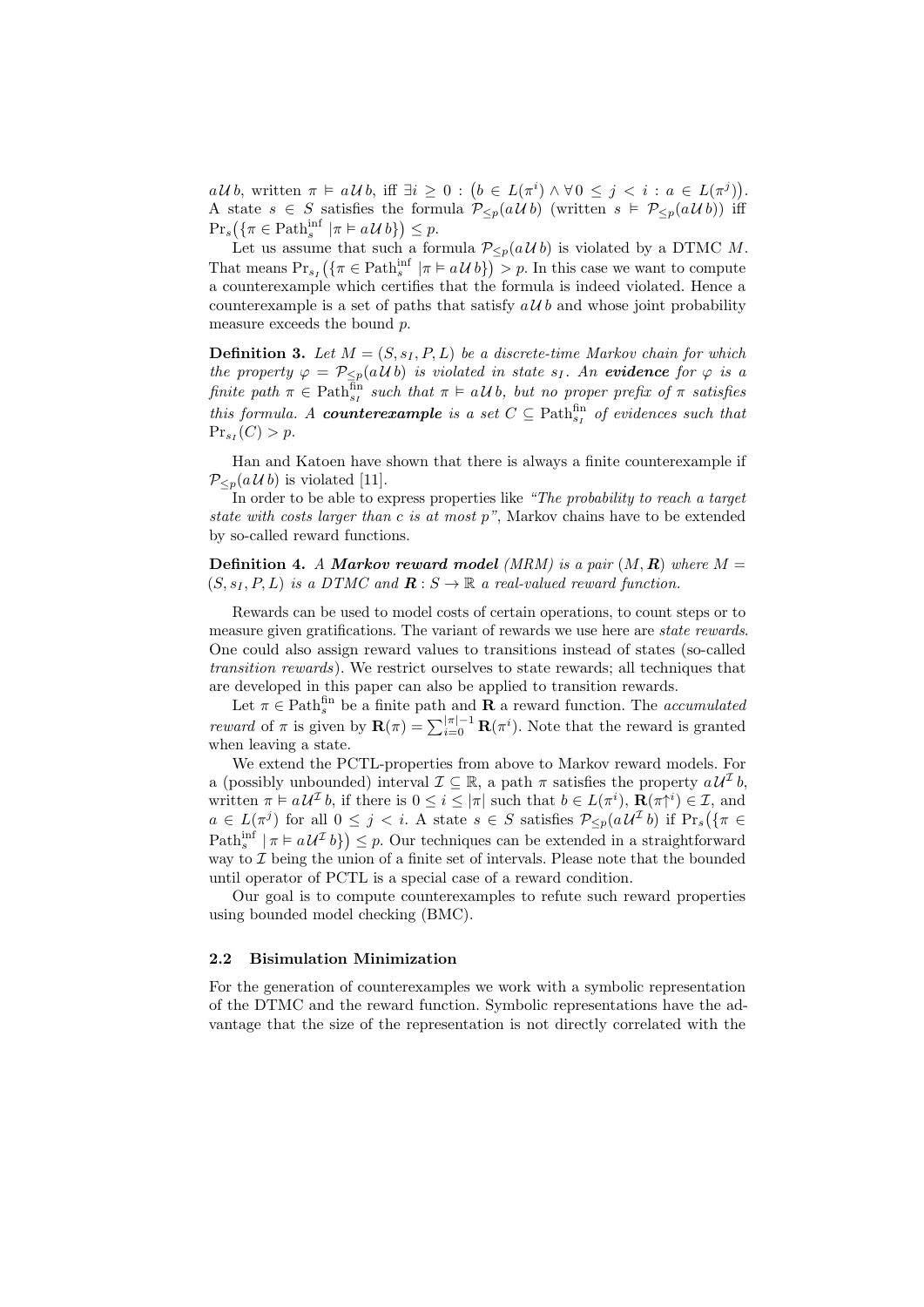size of the represented system. The representation can be smaller by orders of magnitude. By using algorithms whose running time only depends on the size of the representation, very large state spaces can be handled.

But even if the symbolic representation of a system is small, the number of paths that are needed for a counterexample can be very large. In order to reduce the number of paths, we first compute the smallest system that has the same behavior w. r. t. probabilities and rewards as the original one. This in general not only reduces the number of states, but also the number of paths, because all paths that stepwise consist of equivalent states are mapped onto a single path in the minimized system.

The methods for computing such minimal systems are based on bisimulation relations. A bisimulation groups states whose behavior is indistinguishable into equivalence classes [12]:

**Definition 5.** Let  $M = (S, s_I, P, L)$  be a DTMC and  $\mathbf{R} : S \to \mathbb{R}$  a reward function for M. A partition  $P$  of S is a **bisimulation** if the following holds for all equivalence classes C of P and for all  $s, t \in S$  such that s and t are contained in the same block of  $P$ :

$$
L(s) = L(t), \quad \mathbf{R}(s) = \mathbf{R}(t), \quad and \quad P(s, \mathbf{C}) = P(t, \mathbf{C}),
$$

where  $P(s, C) = \sum_{s' \in C} P(s, s')$ . Two states  $s, t \in S$  are **bisimilar**  $(s \sim t)$  if there exists a bisimulation  $P$  such that s and t are contained in the same block of P.

The equivalence classes of bisimilarity and the coarsest bisimulation partition coincide. The equivalence class of a state  $s \in S$  w.r.t. a bisimulation **P** is denoted by  $[s]_P$ . The classes of the bisimulation now become the states of a new DTMC.

**Definition 6.** Let  $M = (S, s_I, P, L)$  be a DTMC, **R** a reward function for M, and **P** be a bisimulation. The **bisimulation quotient** is the  $DTMC(P, C_I, P', L')$ with reward function  $\mathbf{R}'$  such that

- For all  $C, C' \in \mathbf{P}$ :  $P'(C, C') = P(s, C')$  for an arbitrary  $s \in C$ ,
- $-$  C<sub>I</sub> is the block that contains the initial state  $s_I$  of M,
- $\forall C \in \mathbf{P} : L'(C) = L(s)$  for an arbitrary state  $s \in C$ , and
- $\forall C \in \mathbf{P} : \mathbf{R}'(C) = \mathbf{R}(s)$  for an arbitrary state  $s \in C$ .

The quotient can be considerably smaller than the original system. At the same time it still satisfies the same PCTL and reward properties. All analyses can therefore be carried out on the quotient system instead of the larger original Markov model. For symbolic algorithms to compute the bisimulation quotient of a DTMC or MRM, we refer the reader to, e. g., [13, 14].

## 3 SMT-based Bounded Model Checking for Counterexample Generation

In this section we show how counterexamples can be computed using an SMTbased formulation of bounded model checking (BMC). BMC has already been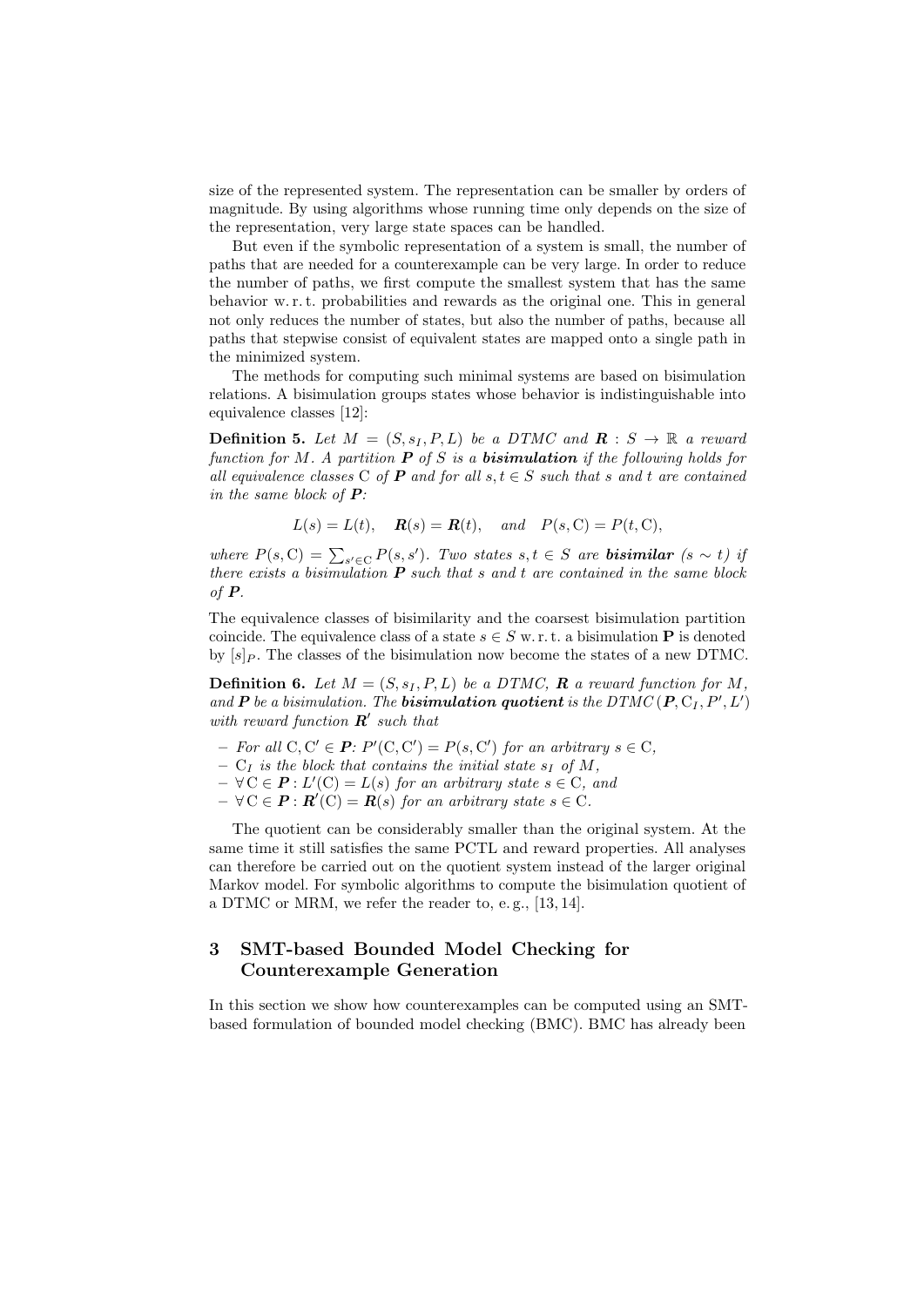applied in [7] for this purpose but in a purely propositional variant. The main drawback of the existing approach is that the propositional BMC formula only contains information about the mere existence of a path, but not about its probability measure. Hence there is no direct possibility to control the SAT-solver such that paths with high probability measure are preferred.

Here we propose the usage of a more powerful formulation than purely propositional logic. The satisfiability modulo theories (SMT) problem is a generalization of the propositional satisfiability (SAT) problem. It combines propositional logic with arithmetic reasoning. Using SMT we can create a formula that is only satisfied by paths with a certain minimal probability. This enables us to apply binary search to find paths first whose probability measures differ from the probability of the most probable path of the current unrolling depth by at most a constant  $\varepsilon > 0$ . Furthermore, this formulation allows us to compute counterexamples for Markov reward models.

Since often even counterexamples of minimal size are too large to be useful, we minimize the DTMC or MRM before determining a counterexample. The counterexample obtained for the minimized system is much more compact since all equivalent evidences of the original system are merged into a single path of the minimized system. Given a counterexample of the minimized system, it can easily be translated back to the original system – either resulting in an ordinary counterexample or in one representative evidence per equivalence class.

We first describe the SMT-based BMC formula and compare it to the SATbased approach of [7]. Then we show how to handle Markov reward models with an arbitrary number of reward functions. Finally we demonstrate how minimization can be applied to make the counterexample generation more efficient.

#### 3.1 SMT-based and SAT-based SBMC

Stochastic bounded model checking (SBMC) as proposed in [7] is based on the formulation as a (propositional) satisfiability problem that a path of a certain length exists which exhibits a given property. To handle formulae of the form  $P_{\leq p}(a U b)$ , states that satisfy either  $\neg a$  or b are made absorbing by removing all out-going edges. This reduces the problem to reaching a b-state.

After this preprocessing step, SBMC uses a SAT-solver to determine satisfying solutions for the BMC formula, which has the following structure:

$$
SBMC(k) := I(s_0) \wedge \bigwedge_{i=0}^{k-1} T_{SAT}(s_i, s_{i+1}) \wedge L_b(s_k). \tag{1}
$$

 $I(s_0)$  is a formula that is satisfied iff the assignment of  $s_0$  corresponds to the initial state  $s_I$ . Accordingly,  $T_{\text{SAT}}(s_i, s_{i+1})$  represents the transition from a state  $s_i$  to a successor  $s_{i+1}$ , such that  $T_{\text{SAT}}(s_i, s_{i+1})$  is satisfied iff  $P(s_i, s_{i+1}) > 0$ , and  $L_b(s_k)$  is the property which holds for  $s_k$  iff  $b \in L(s_k)$ . Each satisfying assignment of formula (1) corresponds to a path of length k that is an evidence for  $a \mathcal{U} b$ . The authors of [7] describe how this formula can efficiently be constructed from a BDD-based representation of the Markov chain. First they construct an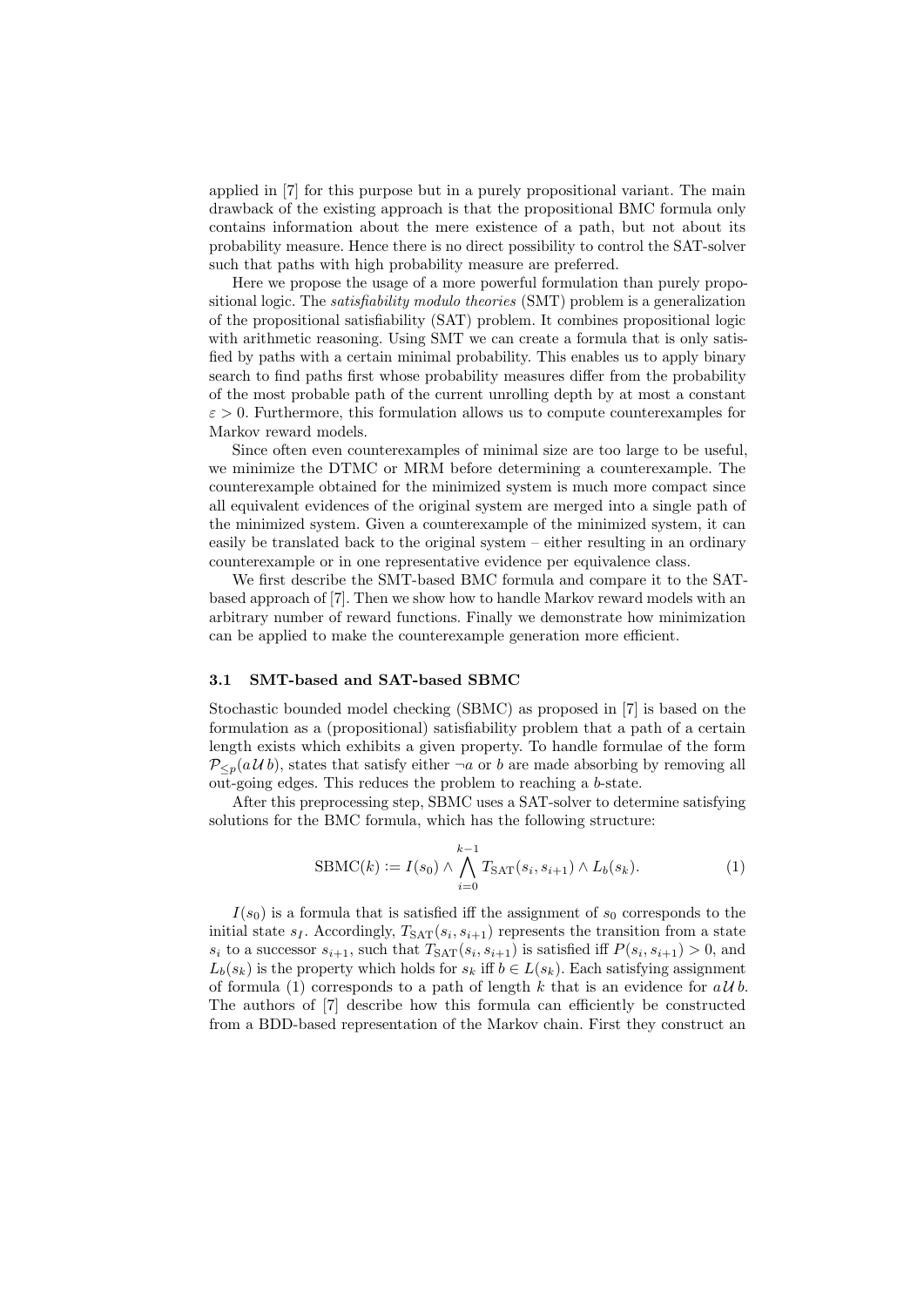OBDD for the underlying directed graph by mapping positive probabilities in the MTBDD representation of the probability matrix to 1. Then they apply Tseitin-transformation [15] to the OBDDs to construct the different parts of the BMC formula. Fig. 1 gives a rough overview of the BMC procedure for a DTMC  $M = (S, s_I, P, L)$  and a formula  $\varphi = \mathcal{P}_{\leq p}(a \mathcal{U} b).$ 

The probability measure of a path, however, is not considered within this formula. The probability measure has to be computed after the path has been found. Using an SMT-based formulation we can create a modified version of the BMC formula that allows us to put restrictions on the probability measure of evidences.

We define an extended transition formula  $T_{\text{SMT}}(s_i, s_{i+1}, \hat{p}_i)$  that is satisfied iff  $P(s_i, s_{i+1}) > 0$  and the variable  $\hat{p}_i$  is assigned the logarithm of this probability. Following [6], the logarithm is used in order to turn the multiplication of the probabilities along a path into a summation. This leads to SMT formulae over linear real arithmetic that can be decided efficiently. This variant of the transition predicate can also be generated from an MTBDD representation of the matrix  $P(s, s')$  of transition probabilities using Tseitin-transformation. In contrast to the propositional case, where 'true' and 'false' are used as atomic formulae for the terminal nodes, we use ' $\hat{v} = \log v$ ' for leaves with value  $v > 0$  and 'false' for the leaf 0.

To let the solver find only evidences with a probability measure of at least  $p_t \in [0, 1]$ , we add the condition  $\sum_{i=0}^{k-1} \hat{p}_i > \log p_t$  to the BMC formula:

#### procedure COUNTEREXAMPLE

$$
C ← ∅;
$$
  
\n
$$
C ← ∅;
$$
  
\n
$$
k ← 0;
$$
  
\n
$$
Pr(C) ← 0;
$$
  
\n
$$
φ ← BMCformula(k, M, φ);
$$
  
\n**while** 
$$
Pr(C) ≤ p
$$
 **do**  
\n*solution* ← solve(φ)  
\n**if** solution = UNSAT **then**  
\n
$$
k ← k + 1;
$$
  
\n
$$
φ ← BMCformula(k, M, φ);
$$
  
\n**else**  
\n
$$
π ← CreatePath(solution);
$$
  
\n
$$
C ← C ∪ {π};
$$
  
\n
$$
Pr(C) ← Pr(C) + Pr(π);
$$
  
\n
$$
φ ← φ ∧ ExcludePath(π);
$$
  
\n**end if**  
\n**end while**  
\n**return** C  
\n**end procedure**

Fig. 1. Counterexample generation

$$
SSBMC(k) := I(s_0) \wedge \bigwedge_{i=0}^{k-1} T_{\text{SMT}}(s_i, s_{i+1}, \hat{p}_i) \wedge L_b(s_k) \wedge \left(\sum_{i=0}^{k-1} \hat{p}_i \ge \log p_t\right). \tag{2}
$$

This formula is given to an SMT-solver. If the solver returns SAT, the satisfying assignment represents an evidence with a probability measure of at least  $p_t$ . If we get UNSAT, there is no such path of the current length.

This enables us to do a binary search for evidences with a high probability measure in  $\text{Path}_{s_I}^{\text{fin}}$ . In principle we could determine the most probable path of the current unrolling depth first, then the one with the second highest probability, and so on. For efficiency reasons we apply a different strategy: First, we look for paths which already exceed our probability threshold  $p$ . If this fails, we search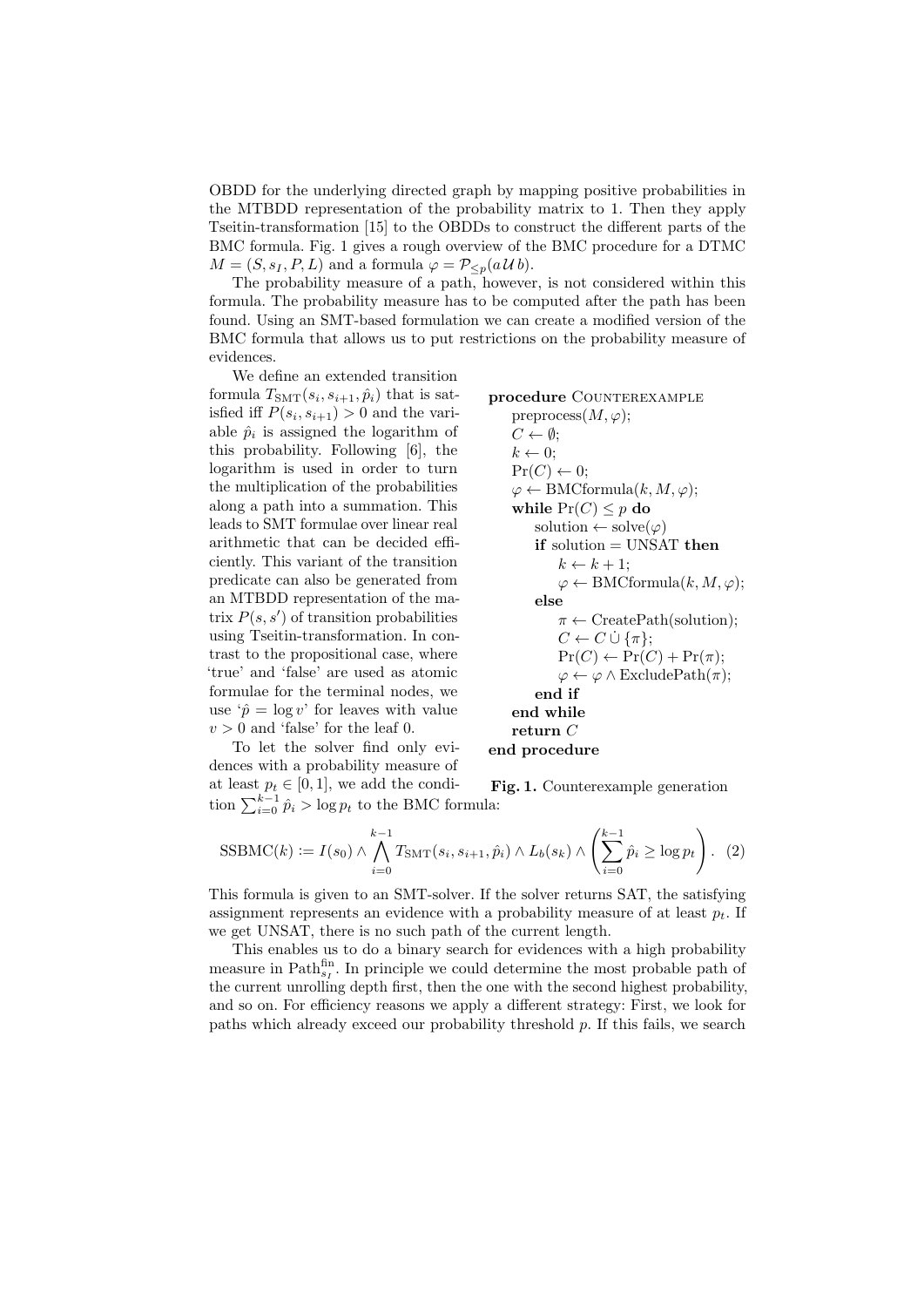for paths with a probability greater or equal to  $\frac{p}{2}$ . If we have found all existing paths with such a probability and the accumulated probability mass is still less than p, we start looking for paths with a probability greater or equal  $p/4$ , and so on. The value  $p_t$  is decreased, until either all paths with length k have been found or the accumulated probability of the set of evidences is high enough. If the latter is not the case, we proceed to depth  $k + 1$ .

The optimizations for SBMC – exploiting loops and improvements of the clauses to exclude paths from the search space –, which are proposed in [7], work for SSBMC as well and without further modification.

#### 3.2 Counterexamples for MRMs

With the proposed method, we are not only able to handle DTMCs, but to handle MRMs as well. To consider the reward structure of an MRM during the search for paths, we need to integrate the rewards into the transition relation. In the preprocessing step, which is needed to turn the PCTL-Until property  $\mathcal{P}_{\leq p}(a\,\mathcal{U}^{\mathcal{I}}\,b)$ into a reachability property, we must not cut the transitions from all b-states. There must be the possibility to extend a path if its accumulated reward is not within *I*. Thus we cut the transitions only from states s with  $a \notin L(s)$ .

After that we extend the transition formula by a formula for the rewards in a similar way as we have done for the probabilities. For each time frame  $0 \leq i \leq k$ we introduce a variable  $\hat{r}_i$  such that the formula  $R(s_i, \hat{r}_i)$  is satisfied iff  $\hat{r}_i$  carries the value  $\mathbf{R}(s_i)$ . This formula can be created from an MTBDD representation of the reward function using Tseitin-transformation. The resulting SMT-formula, which takes rewards into account, has the following structure:

R-SSBMC(k) := SSBMC(k)  
\n
$$
\wedge \bigwedge_{i=0}^{k-1} R(s_i, \hat{r}_i) \wedge \left[ \min(\mathcal{I}) \le \left( \sum_{i=0}^{k-1} \hat{r}_i \right) \le \max(\mathcal{I}) \right].
$$
\n(3)

Since b-states are no longer absorbing when using this formula, we have to make sure that we do not find paths of which we have already found a proper prefix. This can be guaranteed by adding clauses to the formula that exclude all paths that were found in previous iterations.

Using this technique it is possible to handle an arbitrary number of reward functions at the same time. We just add distinct variables for each reward function and build several reward sums which are checked against the corresponding intervals.

#### 3.3 Bisimulation Minimization

We can use bisimulation minimization (cf. Sec. 2.2) as a further preprocessing step after cutting unnecessary transitions, but before constructing a counterexample. Since in many cases the quotient system is considerably smaller than the original system, fewer paths are needed for a counterexample.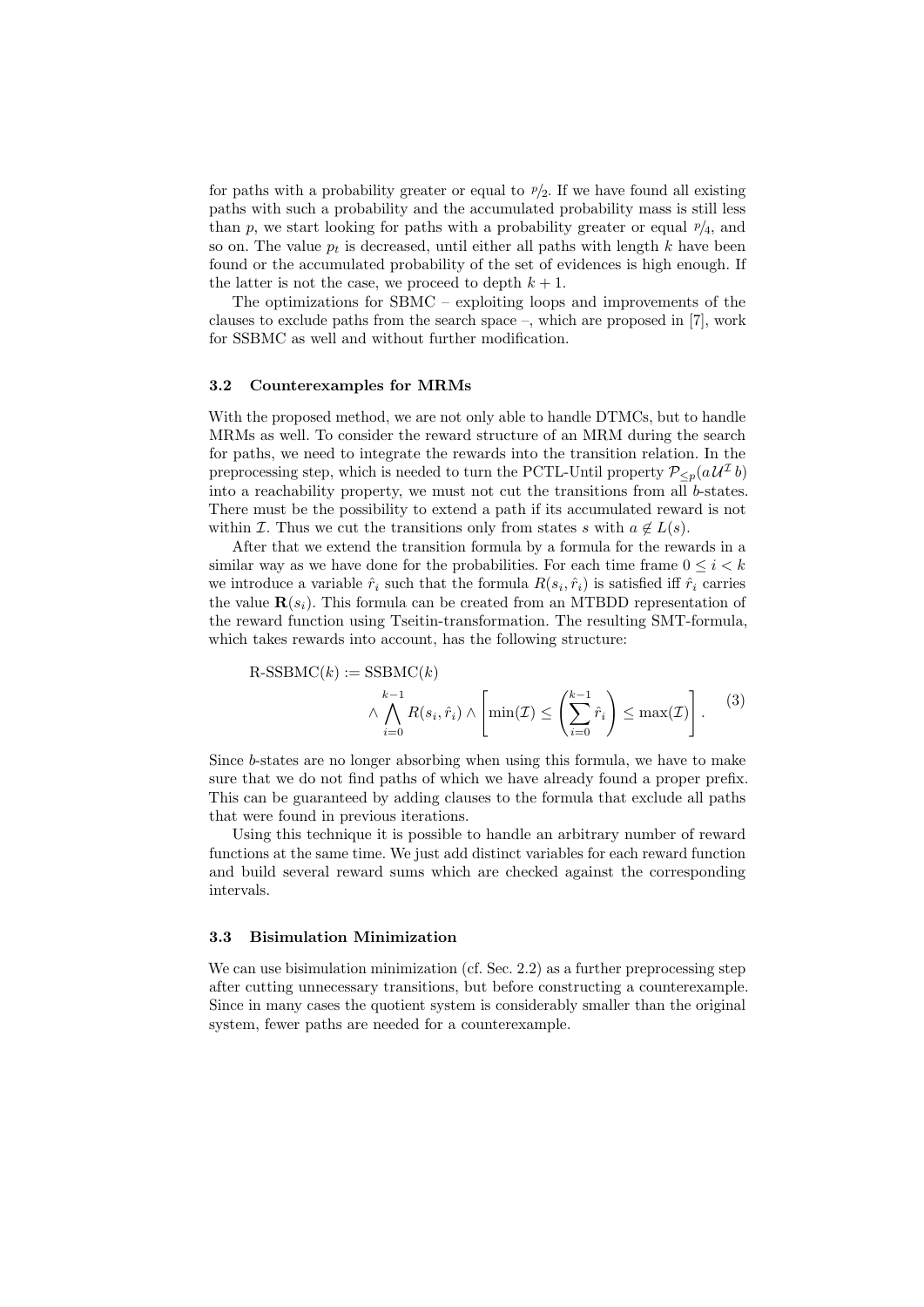Every path in the bisimulation quotient represents a set of paths in the original system. To be more precise, let  $\pi, \pi' \in \text{Path}^{\text{fin}}(s)$  be two evidences in a DTMC  $M = (S, s_I, P, L)$ . They are equivalent if  $|\pi| = |\pi'|$  and for all  $0 \le i \le |\pi|$ :  $\pi^i \sim \pi'^i$ . All equivalent paths correspond to the same path in the quotient system, namely to the path  $\pi_Q = [\pi^0]_{\sim} [\pi^1]_{\sim} \dots [\pi^{|\pi|}]_{\sim}$ . The probability of  $\pi_Q$  is the sum of the probabilities of the represented original paths that start in  $s_I$ . Therefore in general fewer paths are needed in the quotient system for a counterexample.

Once a counterexample has been determined for the quotient DTMC, its paths can be translated back to the original system. The result is a tree that contains all evidences that are stepwise equivalent to the given path. Let us assume that  $\pi_Q = C_0C_1 \dots C_n$  with  $C_0 = [s_I]_{\sim}$  is such a path in the quotient system. We set  $succ(s) = \{s' \in S \mid P(s, s') > 0\}$ . The root of the tree is the initial state  $s_I$  that corresponds to  $C_0$  on  $\pi_Q$ . If  $s_i$  is a node of the tree that corresponds to  $C_i$  on  $\pi_Q$ , its successor nodes in the tree are succ(s) ∩  $C_{i+1}$ . They correspond to  $C_{i+1}$ . The probability measures of the resulting tree and of  $\pi_Q$  coincide.

In the next section we show the effectiveness of SMT-based counterexample generation and of this optimization on a set of example benchmarks.

### 4 Experimental Results

We have implemented the SSBMC-tool in  $C++$  with the refinements we presented above, including the optimizations from [7]. We used Yices [16] as the underlying SMT-solver.

Our benchmarks are instances of the following four case studies:

(1) The *contract signing protocol* [17, 18] (contract) provides a fair exchange of signatures between two parties  $A$  and  $B$  over a network. If  $B$  has obtained the signature of  $A$ , the protocol ensures that  $A$  will receive the signature of  $B$  as well. In our experiments we examine the violation of this property.

(2) The task of the crowds protocol [19] (crowds) is to provide a method for anonymous web browsing. The communication of a single user is hidden by routing it randomly within a group of similar users. The model contains corrupt group members who try to discern the source of a message. We explore the probability that these corrupt members succeed.

(3) The leader election protocol  $[20]$  (leader) consists of N processors in a synchronous ring. Every processor chooses a random number from  $\{0, \ldots, M\}$ . The numbers are passed around the ring, the processor with the highest number becomes the leader if this number is unique. If this fails, a new round starts. We provide a certificate that the probability to eventually elect a leader exceeds a given bound.

(4) The self-stabilizing minimal spanning tree algorithm [21] ( $mst$ ) computes a minimal spanning tree in a network with  $N$  nodes. Due to, e.g., communication failures the system may leave the state where a result has been computed, and recover after some time. For our experiments we explore the probability that the algorithm does not recover within a given number of  $k$  steps. This model is of particular interest to us, because it has a large number of paths, but only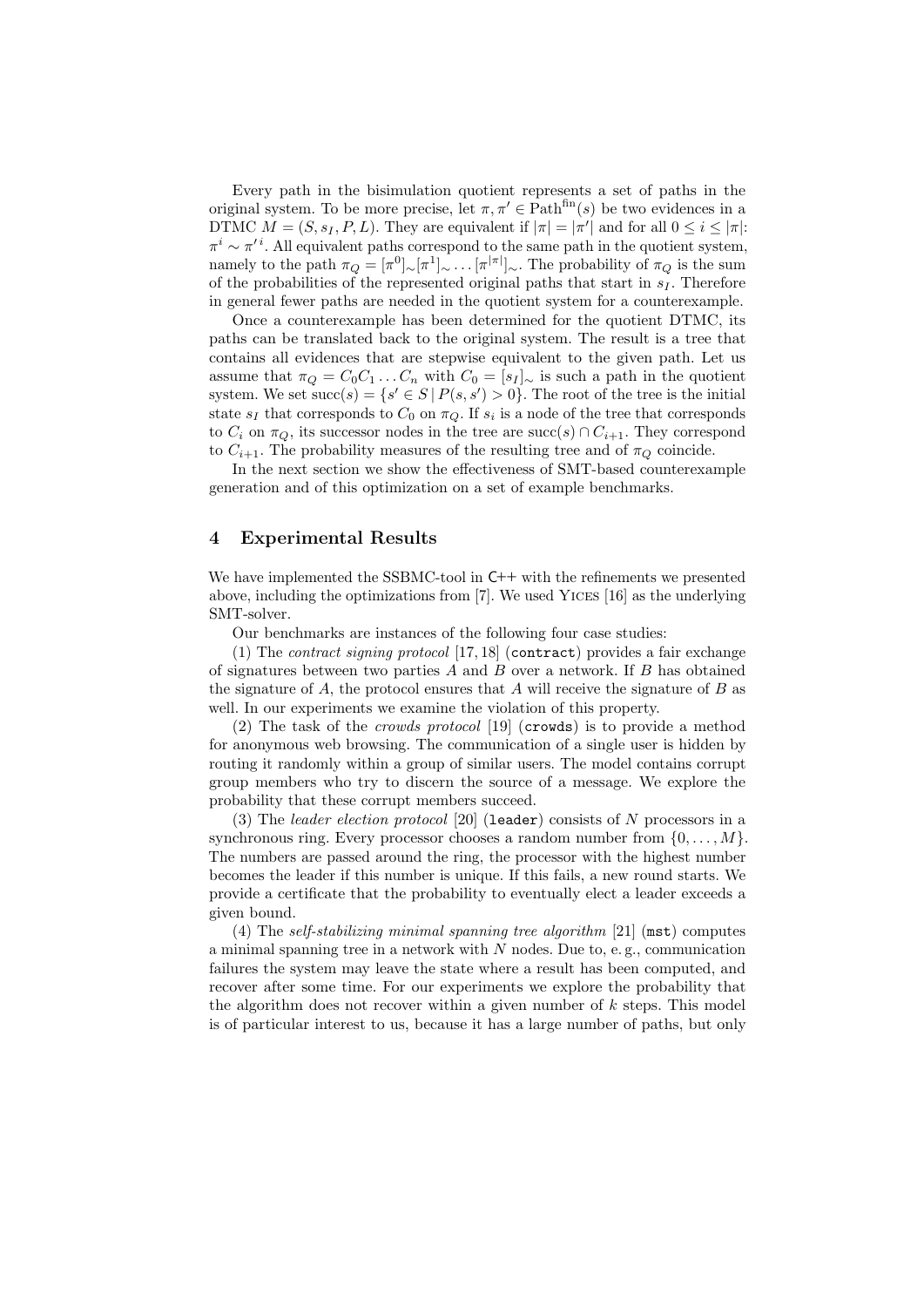a few have a notable probability mass. Because SAT-based BMC does not find paths with high probability first, the hope is that the SMT approach finds much smaller counterexamples in less time.

We used the probabilistic model checker PRISM [22] to generate symbolic representations of these case studies. All experiments were run on a Dual Core AMD Opteron processor with 2.4 GHz per core and 4 GB of main memory. Any computation which took more than two hours  $($ "- TO -") or needed more than 2 GB of memory  $(*-MO -")$  was aborted.

In order to compare the results we ran the same benchmarks under the same conditions also with the SBMC-tool from [7].

### 4.1 Counterexamples for DTMCs

In this section we present the results for the SSBMC procedure. The evaluation of bisimulation minimization and counterexamples for MRMs follows in subsequent sections.

Table 1 contains the results for counterexample generation for DTMCs using the SMT- and the SAT-approach. The first and the second column contain the names of the model and the probability threshold  $p$ . In the third column the maximal unrolling depth  $k_{\text{max}}$  is listed. The blocks titled "SSBMC" and "SBMC" present the results for SMT-based approach and the SAT-based approach, respectively. The columns "#paths", "time", and "memory" contain the number of paths in the counterexample, the needed computation time in seconds, and the memory consumption in megabytes.

Both tools are able to solve a subset of the instances within the given limits. The SSBMC-tool was aborted due to the memory limit for one instance of the contract benchmark, most instances of the crowds benchmark, and some instances of the leader protocol. The reason is the high memory consumption of the SMT-solver Yices compared to the SAT-solver MiniSAT, which is used in SBMC. The contract and leader benchmarks exhibit the property that all evidences of the same length have the same probability. Therefore the number of paths coincide for both tools. The running time of SSBMC for these instances is slightly higher due to the modified binary search (cf. Sec. 3.1) which increases the number of calls to the solver. The search strategy is also the reason why SSBMC may need slightly more evidences than SBMC, which is the case here for crowds02 07, where the probabilities of the different evidences differ only by a small amount.

Notable are the mst instances. They contain a large number of evidences with very different probabilities. SBMC is not able to compute a counterexample within the given time limit, while SSBMC returns less than 5000 paths in under 3 minutes. A more detailed look showed that SBMC had computed 633 729 paths for mst-14 before the timeout occurred. This is because the SMT-approach is able to compute the more probable evidences first, only few of which are needed for a counterexample.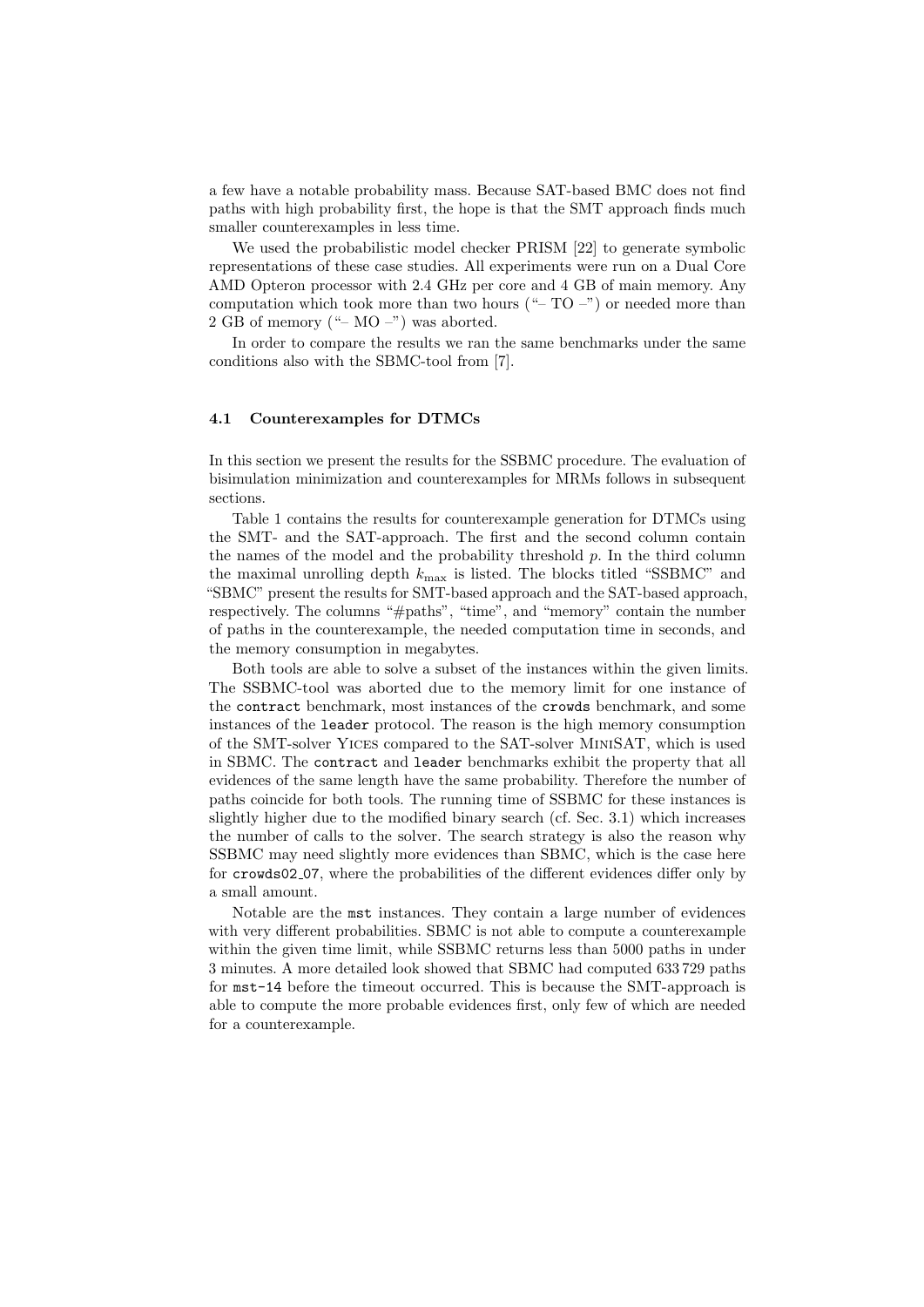|                         |                  |               | <b>SSBMC</b> |            |         | <b>SBMC</b> |            |         |  |
|-------------------------|------------------|---------------|--------------|------------|---------|-------------|------------|---------|--|
| Name                    | $\boldsymbol{p}$ | $k_{\rm max}$ | #paths       | time       | mem.    | #paths      | time       | mem.    |  |
| $contract05_03$         | 0.500            | 37            | 513          | 14.85      | 124.72  | 513         | 25.04      | 74.84   |  |
| $contract05_08$         | 0.500            | 87            | 513          | 134.92     | 889.32  | 513         | 399.08     | 694.71  |  |
| $contract06_03$         | 0.500            | 44            | 2049         | 70.21      | 388.81  | 2049        | 140.36     | 124.79  |  |
| $contract06_08$         | 0.500            | 92            |              | $- MO -$   |         | 2049        | 2620.12    | 1181.76 |  |
| $contract07_03$         | 0.500            | 51            | 8193         | 474.59     | 1510.28 | 8193        | 627.56     | 198.27  |  |
| $\text{crowds}02\_07$   | 0.100            | 39            | 21306        | 1006.05    | 1394.26 | 21116       | 417.89     | 96.11   |  |
| $\text{crowds}04\_06$   | 0.050            | 34            |              | $- MO -$   |         | 80912       | 1468.94    | 278.17  |  |
| $crowds04_07$           | 0.050            | 34            |              | $- MO -$   |         | 80926       | 1773.83    | 286.38  |  |
| $\text{crowds}05_05$    | 0.050            | 36            |              | $- MO -$   |         |             | $- MO -$   |         |  |
| $crowds10_05$           | 0.025            | 27            |              | $- MO -$   |         | 52795       | 1654.83    | 188.51  |  |
| leader <sub>03.04</sub> | 0.990            | 8             | 276          | 0.70       | 27.45   | 276         | 0.76       | 14.55   |  |
| leader <sub>03.08</sub> | 0.990            | 8             | 1979         | 28.21      | 101.41  | 1979        | 25.76      | 66.48   |  |
| $leader04_03$           | 0.990            | 20            |              | $- MO -$   |         | 347454      | 3959.88    | 720.56  |  |
| $leader 05_02$          | 0.900            | 42            |              | $-$ MO $-$ |         |             | $- MO -$   |         |  |
| $leader 06_02$          | 0.900            | 84            |              | $- MO -$   |         |             | $- TO -$   |         |  |
| mst14                   | 0.990            | 14            | 426          | 11.64      | 42.99   | $- TO -$    |            |         |  |
| mst15                   | 0.049            | 15            | 4531         | 98.58      | 148.82  | $- TO -$    |            |         |  |
| mst16                   | 0.047            | 16            | 4648         | 107.27     | 158.25  |             | $- TO -$   |         |  |
| mst18                   | 0.036            | 18            | 4073         | 109.26     | 164.24  |             | $- TO -$   |         |  |
| mst20                   | 0.034            | 20            | 452          | 19.57      | 58.21   |             | $-$ TO $-$ |         |  |

Table 1. Counterexample generation for DTMCs using SMT- and SAT-based BMC

#### 4.2 Bisimulation

In Table 2 we evaluate the impact of bisimulation minimization on running time and memory consumption for SSBMC and SBMC. In Table 3 we show the results of bisimulation with subsequent back-translation of the abstract evidences. In the latter case, we converted the minimized paths completely, i. e., we obtained all original paths which were represented by an abstract path. The running time listed in Table 2 and Table 3 include the time for bisimulation minimization, counterexample generation, and, in Table 3, path conversion. Again, the block titled "SSBMC" ("SBMC") contains the result for the SMT-based (SAT-based) approach.

As we can see, bisimulation minimization causes in most cases a significant decrease in computation time and required memory of SSBMC and SBMC. This effect is somewhat alleviated when the paths are translated back to the original system, although not dramatically. Some instances of the contract and the crowds protocol which could not be solved by SSBMC within the given time and memory bounds become actually solvable, even with path conversion.

However, there is also an exception to this trend: The path conversion for the minimal spanning tree benchmark cannot be done within the given memory bounds. This is due to the fact that one abstract path in these benchmarks represents a great number of original paths, too many to convert them all. While the SMT-based approach without bisimulation minimization can pick the paths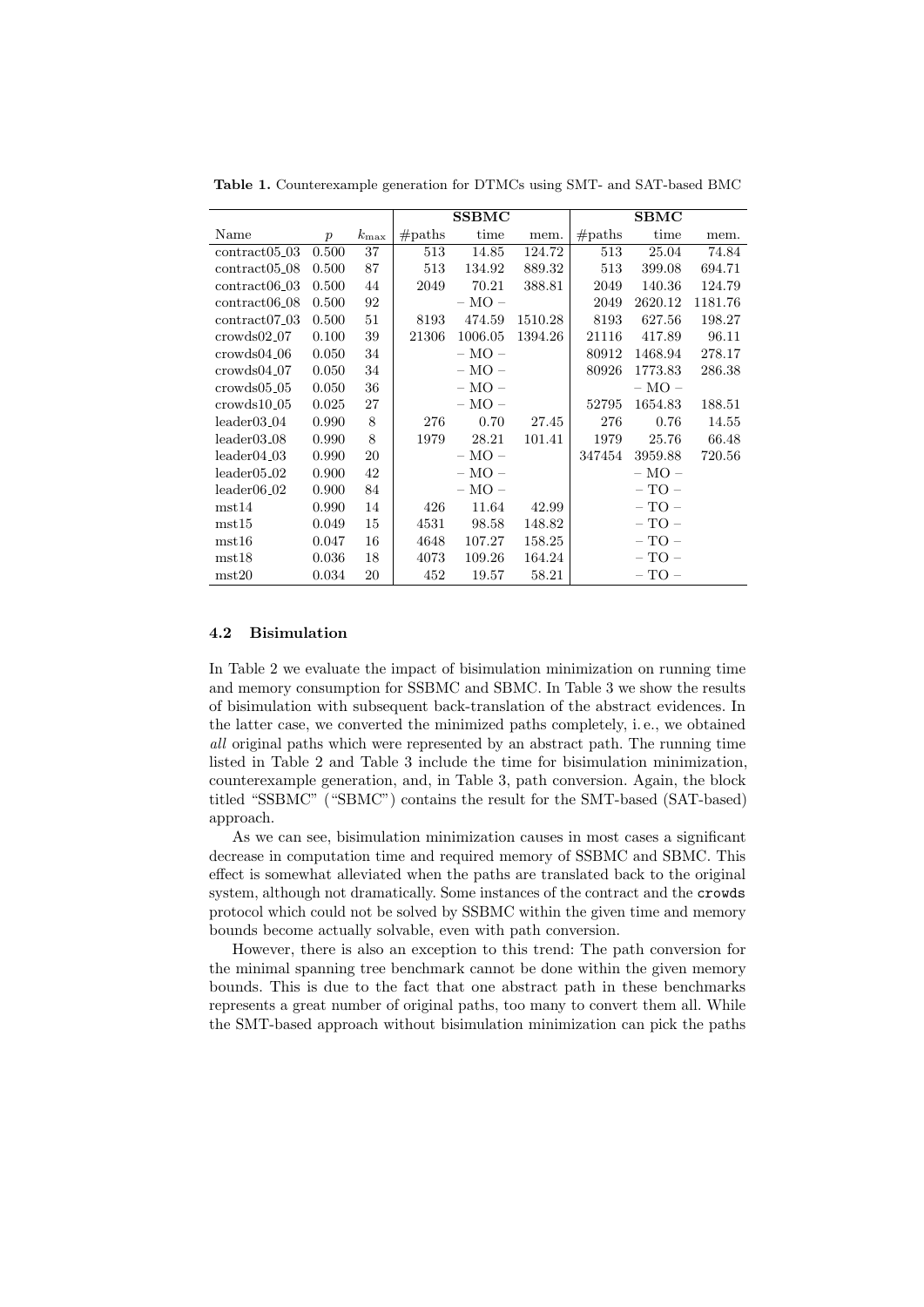|                         |                  |               | <b>SSBMC</b>   |         |        | <b>SBMC</b>    |         |        |  |
|-------------------------|------------------|---------------|----------------|---------|--------|----------------|---------|--------|--|
| Name                    | $\boldsymbol{p}$ | $k_{\rm max}$ | $\#paths$      | time    | mem.   | #paths         | time    | mem.   |  |
| $contract05_03$         | 0.500            | 37            | 7              | 23.41   | 61.42  | $\overline{7}$ | 48.50   | 54.55  |  |
| $contract05_08$         | 0.500            | 87            | 7              | 467.88  | 179.29 | 7              | 829.43  | 94.72  |  |
| $contract06_03$         | 0.500            | 44            | 8              | 57.75   | 84.94  | 8              | 144.06  | 64.56  |  |
| $contract06_08$         | 0.500            | 97            | 8              | 1205.37 | 209.47 | 8              | 2213.94 | 120.83 |  |
| $contract07_03$         | 0.500            | 51            | 9              | 169.37  | 123.93 | 9              | 407.63  | 79.13  |  |
| $\text{crowds}02\_07$   | 0.100            | 39            | 21069          | 629.24  | 633.34 | 21279          | 191.31  | 101.34 |  |
| $\text{crowds}04\_06$   | 0.050            | 34            | 3459           | 106.17  | 164.95 | 3624           | 44.19   | 48.76  |  |
| $\text{crowds}04\_07$   | 0.050            | 34            | 3459           | 123.32  | 167.61 | 3555           | 46.97   | 50.67  |  |
| $crowds05_05$           | 0.050            | 36            | 6347           | 184.06  | 251.70 | 8435           | 55.20   | 50.47  |  |
| $crowds10_05$           | 0.025            | 27            | 251            | 12.74   | 71.20  | 347            | 10.22   | 47.84  |  |
| leader <sub>03.04</sub> | 0.990            | 8             | $\overline{2}$ | 0.12    | 21.68  | $\overline{2}$ | 0.10    | 12.06  |  |
| leader <sub>03.08</sub> | 0.990            | 8             | $\overline{2}$ | 0.64    | 33.93  | $\overline{2}$ | 0.68    | 24.31  |  |
| $leader04_03$           | 0.990            | 20            | $\overline{4}$ | 0.31    | 25.12  | $\overline{4}$ | 0.32    | 15.50  |  |
| $leader 05_02$          | 0.900            | 42            | $\overline{7}$ | 0.24    | 22.94  | 7              | 0.24    | 12.05  |  |
| $leader 06_02$          | 0.900            | 84            | 12             | 0.79    | 26.19  | 12             | 0.89    | 14.09  |  |
| mst14                   | 0.990            | 14            | 9              | 2.28    | 38.10  | 396            | 0.78    | 16.85  |  |
| mst15                   | 0.049            | 15            | 13             | 1.85    | 39.36  | 1648           | 1.40    | 17.92  |  |
| mst16                   | 0.047            | 16            | 13             | 2.19    | 39.73  | 5632           | 4.00    | 25.99  |  |
| mst18                   | 0.036            | 18            | 9              | 3.57    | 43.64  | 27475          | 30.82   | 69.69  |  |
| mst20                   | 0.034            | 20            | 7              | 5.02    | 44.91  | 20290          | 25.83   | 56.63  |  |

Table 2. Counterexample generation with bisimulation minimization

with the highest probability, leading to a small counterexample, this is not possible after bisimulation minimization. If we compute the most probable paths in the minimized system, they can correspond to huge numbers of paths in the original system each of which has only negligible probability.

#### 4.3 Rewards

For the reward model checking we integrated rewards into the leader election protocol. A reward of 1 is granted whenever a new round starts, i. e., when each processor chooses a new ID. We want to analyze how high the probability measure is that at least three rounds are needed until a leader has been elected. For the experiments we restricted our search to a maximal path length of depth $_{\text{max}}$ . We computed all paths with the given property up to this length.

The results are shown in Table 4. The first column contains the name of the model, the second the maximal depth depth $_{\text{max}}$ . The subsequent columns contain the accumulated probability measure  $p$ , the number of found paths, the computation time (in seconds) and the required memory (in megabytes).

Compared to the results in Section 4.1 we need more and longer paths to get a noteworthy probability measure. The computation time and the amount of consumed memory are higher accordingly.

We also integrated bisimulation minimization for Markov reward models with state rewards. In this case only an appropriate initial partition has to be provided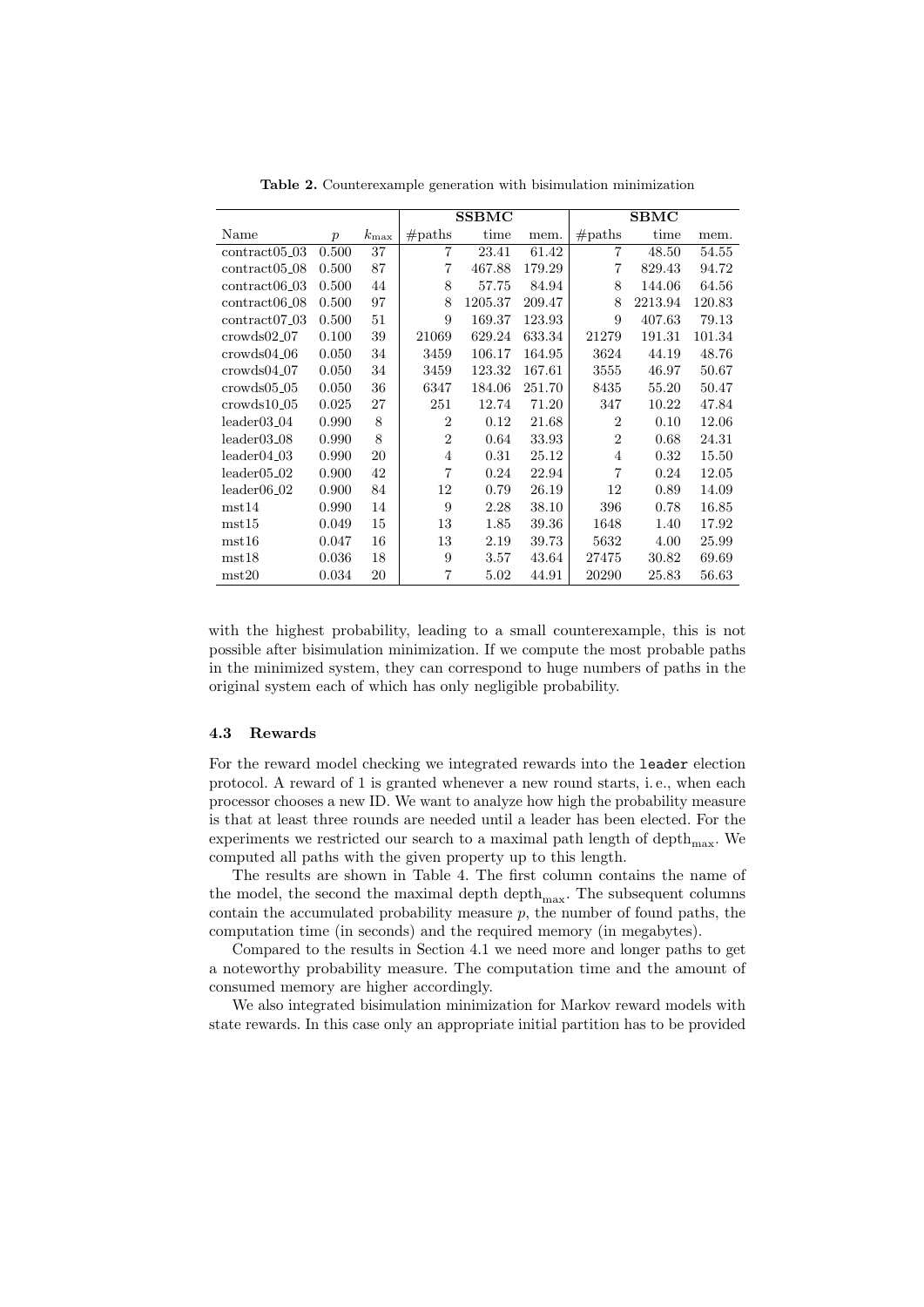Table 3. Counterexample generation with bisimulation and path conversion

|                          |                  |               | <b>SSBMC</b>     |                  |         | <b>SBMC</b> |         |         |  |
|--------------------------|------------------|---------------|------------------|------------------|---------|-------------|---------|---------|--|
| Name                     | $\boldsymbol{p}$ | $k_{\rm max}$ | #paths           | time             | mem.    | $\#paths$   | time    | mem.    |  |
| $contract05_03_0.500$    |                  | 37            | 520              | 27.87            | 72.87   | 520         | 50.86   | 54.36   |  |
| $contract05_08 0.500$    |                  | 87            | 520              | 859.34           | 182.64  | 520         | 1259.94 | 98.06   |  |
| $contract06_03_0.500$    |                  | 44            | 2064             | 72.27            | 91.44   | 2064        | 168.28  | 75.50   |  |
| $contract06_08 0.500$    |                  | 97            | 2064             | 4181.45          | 224.31  | 2064        | 5927.5  | 131.68  |  |
| $contract07_03_00.500$   |                  | 51            | 8224             | 230.69           | 149.60  | 8224        | 450.20  | 103.13  |  |
| $\text{crowds}02\_07$    | 0.100            | 39            | 21069            | 812.51           | 699.80  | 21279       | 313.99  | 168.42  |  |
| $\text{crowds}$ $04\_06$ | 0.050            | 34            | 81227            | 408.69           | 406.16  | 81138       | 218.81  | 289.62  |  |
| $\text{crowds}04\_07$    | 0.050            | 34            | 81227<br>426.69  |                  | 409.29  | 80705       | 221.80  | 290.00  |  |
| $\text{crowds}05_05$     | 0.050            | 36            | $- MO -$         |                  |         | $- MO -$    |         |         |  |
| $crowds10_05$            | 0.025            | 27            | 54323            | 198.30           | 194.38  | 53507       | 119.83  | 168.93  |  |
| leader <sub>03.04</sub>  | 0.990            | 8             | 300              | 0.21             | 21.68   | 300         | 0.16    | 12.06   |  |
| leader <sub>03.08</sub>  | 0.990            | 8             | 4536             | 4.12             | 33.93   | 4536        | 3.67    | 24.31   |  |
| $leader04_03$            | 0.990            | 20            | 583440           | 483.99           | 1123.74 | 583440      | 300.24  | 1108.83 |  |
| $leader 05_02$           | 0.900            | 42            |                  | $- \text{ MO} -$ |         | $- MO -$    |         |         |  |
| $leader 06_02$           | 0.900            | 84            |                  | $- MO -$         |         | $- MO -$    |         |         |  |
| mst14                    | 0.990            | 14            | – MO –           |                  |         | $- MO -$    |         |         |  |
| mst15                    | 0.049            | 15            | $- \text{ MO} -$ |                  |         | $- MO -$    |         |         |  |
| mst16                    | 0.047            | 16            | $- MO -$         |                  |         | $- MO -$    |         |         |  |
| mst18                    | 0.036            | 18            | $- MO -$         |                  |         | $- MO -$    |         |         |  |
| mst20                    | 0.034            | 20            |                  | – MO –           |         | $- MO -$    |         |         |  |

for bisimulation computation. The results are shown in Table 5. For the leader benchmarks bisimulation minimization results in a enormous compression of the state space and a respective reduction of the number of evidences. Since the back-translation can be done efficiently and yields for the leader benchmark the same counterexample as the version without minimization, using bisimulation minimization as a preprocessing and back-translation as a postprocessing step reduces the overall computation time and memory consumption.

## 5 Conclusion

In our paper we showed how SMT and BMC can be combined to efficiently generate counterexamples for DTMCs. Our SSBMC method can handle systems which could not be handled with the previously presented SAT-based approach [7]. With SSBMC it is also possible to analyze Markov reward models with an arbitrary number of reward functions. This enables us to refute reachability properties which impose restrictions on the accumulated reward of paths.

Furthermore we presented bisimulation minimization as a preprocessing step for SSBMC. It reduces the number of evidences needed for a counterexample by merging equivalent paths. This way the counterexample generation is accelerated and the memory consumption is reduced. We are able to convert these minimized paths back to the original ones.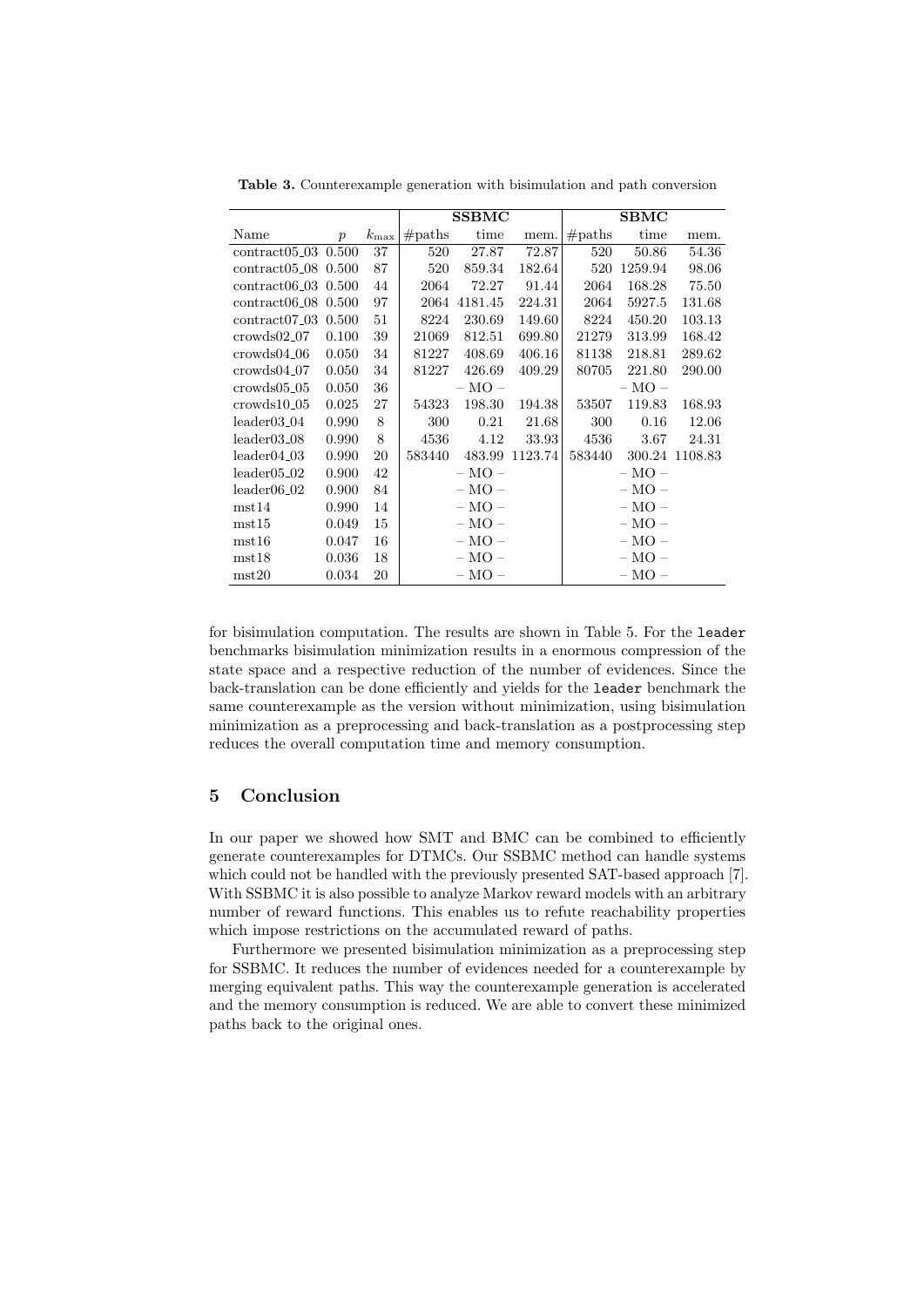Table 4. Counterexample generation for MRMs using SMT-based BMC

| Model          | depth. | $\boldsymbol{p}$ | $\#$ paths | time    | mem.    |
|----------------|--------|------------------|------------|---------|---------|
| $leader03_04$  | 23     | 0.00391          | 20160      | 290.62  | 434.45  |
| $leader03_005$ | 19     | 0.00160          | 18000      | 290.16  | 379.25  |
| leader03_06    | 19     | 0.00077          | 52920      | 2134.05 | 1147.73 |
| $leader0.30.8$ | 15     | 0.00024          | 32256      | 1050.96 | 709.98  |
| leader04 02    | 25     | 0.21875          | 37376      | 912.11  | 1110.54 |
| $leader04_03$  | 19     | 0.04979          | 26460      | 589.94  | 761.34  |
| $leader 05_02$ | 23     | 0.14771          | 4840       | 40.16   | 163.06  |
| $leader 06_02$ | 25     | 0.12378          | 32448      | 907.33  | 1360.11 |
| leader08 02    | 28     |                  | $- M()$    |         |         |

Table 5. Counterexample generation for MRMs with bisimulation minimization

|                |                             |                  | without conv.      |                |              | with conv.                  |                   |       |        |  |
|----------------|-----------------------------|------------------|--------------------|----------------|--------------|-----------------------------|-------------------|-------|--------|--|
| Model          | $\mbox{depth}_{\mbox{max}}$ | $\boldsymbol{p}$ | $#paths$ time mem. |                |              | $\boldsymbol{p}$            | $\# \text{paths}$ | time  | mem.   |  |
| $leader03_04$  | 23                          | 0.00391          | 3                  |                | 0.15 21.70   | 0.00391                     | 20160             | 9.37  | 59.36  |  |
| $leader 03_05$ | 19                          | 0.00160          | $\overline{2}$     |                | $0.25$ 24.84 | 0.00160                     | 18000             | 10.68 | 54.93  |  |
| $leader03_006$ | 19                          | 0.00077          | $\overline{2}$     |                |              | $0.38$ 26.96 0.00077        | 52920 34.30       |       | 119.10 |  |
| $leader03_08$  | 15                          | 0.00024          | 1                  |                |              | $0.66$ 33.96 $\mid 0.00024$ | 32256 25.95       |       | 69.56  |  |
| $leader 04_02$ | 25                          | 0.21875          | 3                  | 0.11           | 21.29        | 0.21875                     | 37376 20.43       |       | 92.57  |  |
| $leader04_03$  | 19                          | 0.04979          | 1                  | 0.29           |              | 25.15 0.04979               | 26460             | 18.55 | 72.67  |  |
| leader 05 02   | 23                          | 0.14771          | 1                  |                |              | $0.18$ 22.12 $0.14771$      | 4840              | 3.23  | 31.45  |  |
| $leader 06_02$ | 25                          | 0.12378          | 1                  | $0.30^{\circ}$ | 23.74        | 0.12378                     | 32448 31.71       |       | 87.96  |  |
| $leader 08_02$ | 28                          | 0.05493          |                    | 0.98           | 31.33        |                             | $- MO =$          |       |        |  |

As future work we will carry out a more detailed experimental evaluation of our methods on appropriate models. Furthermore, there are still many possible optimizations for our tool. So far, reward model checking and bisimulation minimization only work without the loop detection optimization from [7]. These combinations have to be implemented.

We plan to optimize the search for paths with higher probabilities. We want to include the BDD-based method from [23], which applies Dijkstra's shortest path algorithm to compute the most probable evidences, into our tool as another preprocessing step. The advantage of this method is that it yields counterexamples of minimal size. Preliminary experiments have shown that this method is efficient as long as the number of paths is small. Since the BDD sizes grow with each path that has been found, memory consumption and running time grow accordingly. We want to combine this approach with the SMT-approach by using the BDDbased method as long as it is efficient and switch to the SMT-approach when the BDD-approach becomes too expensive.

## References

1. Baier, C., Katoen, J.P.: Principles of Model Checking. The MIT Press (2008)